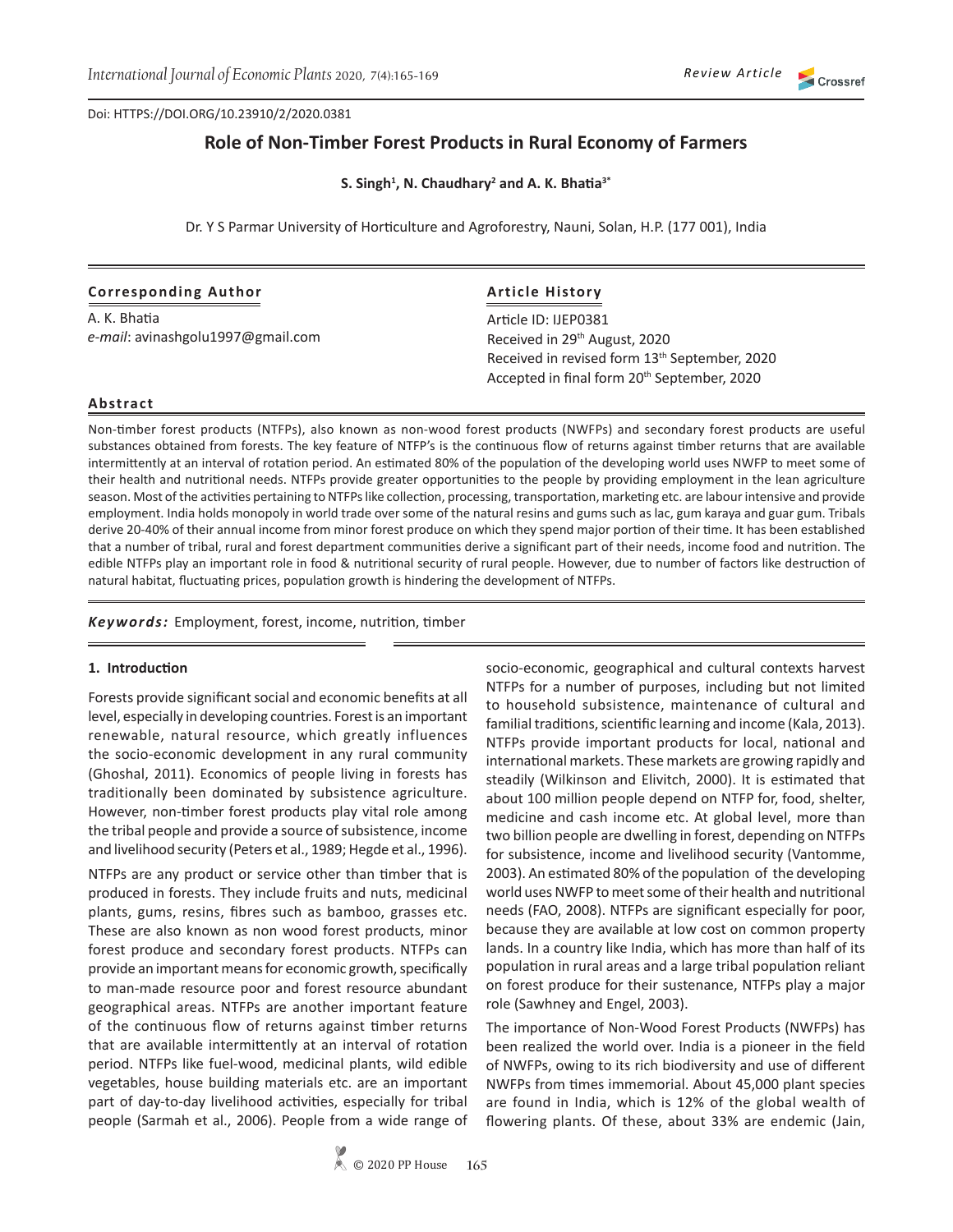1987). About 3,000 plant species are of economic value in India.

Despite of huge importance, non-timber forest products are being depleted at an alarming rate and forest dependent communities continue to lose them, either through overexploitation or habitat destruction. Since the objective of NTFPs is to improve livelihoods and conservation of forest resources, these resources can best be assured through a process of gradual domestication in human-modified systems. Unless urgent measures are taken to reverse the current trend of harvesting NTFPs from the wild, most of these products will disappear before they are documented and the term NTFPs will eventually be a myth. However, there is the need for subdivision of the NTFPs continuum into natural, managed, and cultivated in order to enhance their research development, and promotion.

NTFPs are categorized into various types such as bamboos and canes, essential oils, tannins, fibres and flosses, medicinal plants, resins, animals and animals' products, fixed oils, miscellaneous products, gums and spices and condiments.

#### **2. Economic Importance of NTFPs**

• As a source of income: 10 to 70% of total income and 25 to 50% of their food requirements. In India, over 50 million people are dependent on NTFPs for their subsistence and cash income (Hegde et al., 1996)

• A source of revenue to forest department: Around 50% of forest revenues and 70% of forest based export income of the country comes from NTFPs. Thus it can be depicted that NTFPs form one of the mainstays of income and sustenance for many tribal communities (Rao, 1987; Gauraha, 1992; Chopra, 1993; Mallik, 2000). In last 5 years more than 70% of the revenue of Orissa Forest Department was contributed by NTFP.

• Rural livelihoods and alleviating the rural poverty

• International trade: At present, at least 150 NWFP are significant in terms of international trade, including honey, gum arabic, rattan, bamboo, mushrooms, resins, essential oils, and plant and animal parts for pharmaceutical products. Trade in NTFPs can act as an incentive for forest conservation by providing a source if income from resources that might otherwise appear to have little financial value.

• Employment opportunities: NTFPs provide greater opportunities to the people. Most of the activities pertaining to NTFPs like collection, plucking, processing, transport, marketing etc. are labour intensive and provide employment. NTFPs based small scale enterprises provide up to 50% of income for 20 to 30% of the rural labour force whereas 55% of the employment in forestry sector is attributed to the sector alone.

### **3. Natural Resins, Gums (NRGS)**

Natural resins and gums originated from the plants/ insects

may be classified in three categories: Natural resins, Natural gums and Gum resins. NRGs of commercial importance like lac (*Kerria lacca Kerr*), Pine resin, guar gum (*Cyamopsis tetragonoloba L.*)*,* gum karaya (*S. urens*) and babool gum (*Acacia nilotica*) are produced in India. India holds monopoly in world trade over some of the NRGs such as lac, gum karaya and guar gum.

## *3.1. World export aggregation of natural resins and gums during 2015*

Resins are used in the production of varnishes, adhesives and food glazing agents. These are also used as raw material for synthesis of incense and perfume. This group of natural resins includes lac secreted by an insect *K. lacca* (kerr) and plant originated products like rosin, copal and dammer. The world aggregation of export of natural resins and gums is present in Figure 1 and Table 1.



Figure 1: Export aggregation of natual resins and gums by different countries

Table 1: Total natural resins and gums production and trade during 2015-16 (in tone)

| Name of Product | Production | Export    | Import   |  |
|-----------------|------------|-----------|----------|--|
| Guar gum        | 817042     | 256677.18 | 633.13   |  |
| Lac             | 18746      | 7668.42   | 0        |  |
| Pine resin      | 5726       | 204.33    | 41962.57 |  |
| Karaya gum      | 100        | 230.79    | 771.56   |  |
| Other NRGs      | 1563       | 7681.5    | 53020.39 |  |
| Total           | 843178     | 272462.22 | 96387.65 |  |

### **4. Medicinal and Aromatic Plants**

India has been considered as treasure house of a large number of valuable medicinal and aromatic plant species. Ministry of Environment and Forests has identified and documented over 9500 plant species considering their importance in the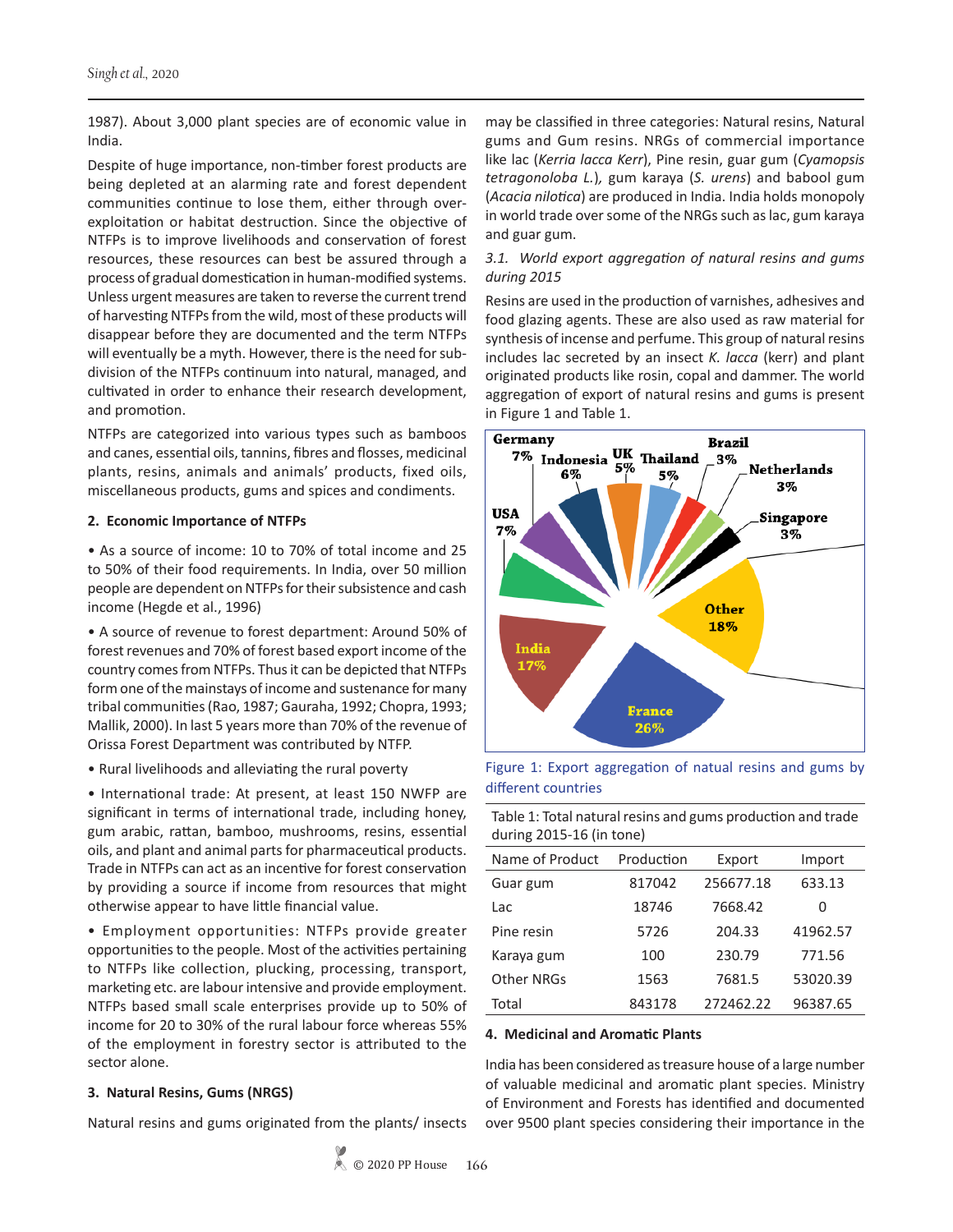pharmaceutical industry. MAP species are still by and large gathered and collected from the wild and relatively a few are cultivated in farmland. The exploitation from the nature coupled with increasing urbanization has led to steady erosion and loss of MAPs biodiversity from the natural habitat. It is therefore, relevant that these valuable plant species are not only preserved but also their cultivation practices are developed in order to meet the entire demand of the domestic industries as also to harness the bright prospect for current export.

• Medicinal plants are important in almost all the countries in the Asia.

• More than 80% of the population in the developing countries is believed to be dependent on medicinal plants for curing various diseases.

• The total trade in medicinal plants in India during 2004-05 has been 4,530 crore. In terms of the volume and value of medicinal plants exported, India ranks second in the world (Table 2).

## **5. NTFP and India**

• According to World Bank estimates 275 million poor rural people in India (quoted in 'Down To Earth' Report, November 1-15 2010), depend on NTFPs for at least part of their subsistence and cash livelihoods.

• In India, NTFPs contribute an income equivalent to US\$ 2.7 billion per year and absorb 55% of the total employment in forestry sector.

• They provide 50% of the household income for approximately one third of India's rural population.

• Moreover, 50% of forest revenues and 70% of forest based export income come from such resources.

• The states of Madhya Pradesh, Chhattisgarh, Orissa, Maharashtra and Andhra Pradesh account for more than 75% of traded NTFP in India.

### **6. NTFP and Himachal Pradesh**

• The forests of Himachal Pradesh are rich in grasses and

| Table 2: Country-wise status of export and import of MAPs |                  |             |                   |                  |             |  |  |  |
|-----------------------------------------------------------|------------------|-------------|-------------------|------------------|-------------|--|--|--|
| Country of import                                         | Quantity (tones) | Value [USS] | Country of export | Quantity (tones) | Value [USS] |  |  |  |
| Hong Kong                                                 | 59,950           | 264,484,200 | China             | 150,600          | 266,038,500 |  |  |  |
| <b>USA</b>                                                | 51,200           | 139,379,500 | Hong Kong         | 55,000           | 201,021,200 |  |  |  |
| Japan                                                     | 46,450           | 131,031,500 | India             | 40,400           | 61,665,500  |  |  |  |
| Germany                                                   | 44,750           | 104,457,200 | Mexico            | 37,600           | 14,257,500  |  |  |  |
| Rep. Korea                                                | 33,500           | 49,889,200  | Germany           | 15,100           | 68,243,200  |  |  |  |
| France                                                    | 21,800           | 51,975,000  | <b>USA</b>        | 13,050           | 104,572,000 |  |  |  |
| China                                                     | 15,500           | 41,602,800  | Egypt             | 11,800           | 13,476,000  |  |  |  |
| Italy                                                     | 11,950           | 43,006,600  | <b>Bulgaria</b>   | 10,300           | 14,335,500  |  |  |  |
| Pakistan                                                  | 10,650           | 9,813,800   | China             | 9,850            | 26,352,000  |  |  |  |
| Spain                                                     | 9,850            | 27,648,300  | Morocco           | 8,500            | 13,685,400  |  |  |  |
| UK                                                        | 7,950            | 29,551,000  | Albania           | 8,050            | 11,693,300  |  |  |  |
| Malaysia                                                  | 7,050            | 38,685,400  | Singapore         | 7,950            | 52,620,700  |  |  |  |
| Total                                                     | 320,550          | 930,524,400 | Total             | 368,100          | 847,980,800 |  |  |  |

Source: COMTRADE database, United Nations Statistics Division, New York. (1991-2003)

other grazing plants, fiber, gum, resins, katha, medicinal and other herbs etc.

• Although non timber forest produce, have an important bearing on the life of rural population in the State, yet they have not been given due importance.

• The medicinal herbs from forests are considered as the chief component of non timber forest produce.

• The flora of Himachal Pradesh consists of 3300 species of plants. Of these, about 150 are attributed with medicinal value.

• Collection of these medicinal plants has been carried out by the local communities in Himachal Pradesh, since ancient

times (Forests of Himachal Pradesh, 1993)

• Other non timber forest produce are katha extracted from khair, resin extracted from pines and cedar oil extracted from the deodar tree (Figure 2).

### **7. Relation of NTFPs with Tribal Population**

Non-Timber Forest Produce (NTFPs) are of great significance in tribal life not only from the economic point of view but also from the Socio-cultural and religions point of view. The tribal people collect produces from forest such as firewood, fruit, roots, leaves, seeds, bulk, flowers, shrubs, herbs and mushrooms etc. for self consumption or sale in form of cash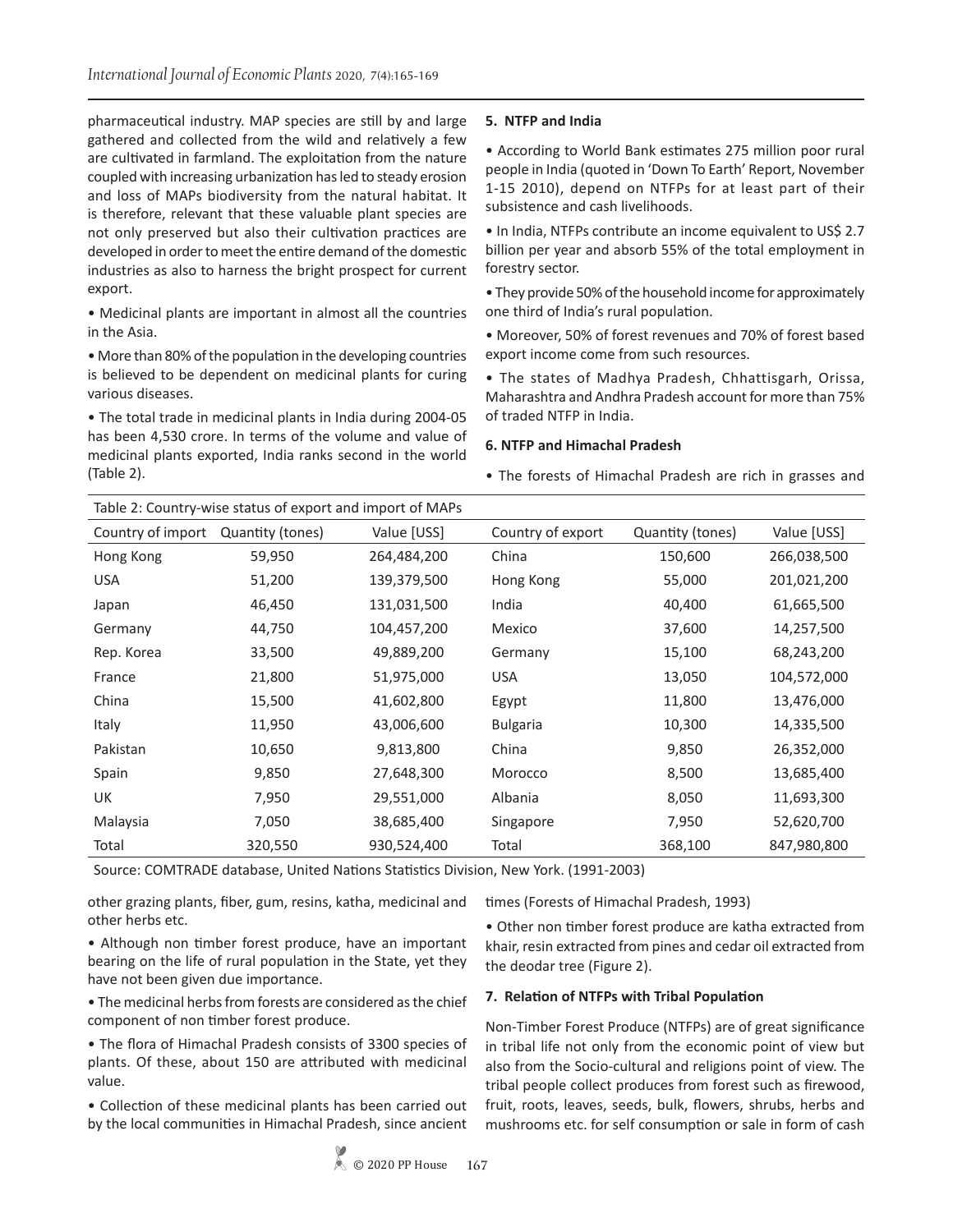

# Figure 2: Pine resin production in Himachal Pradesh and **Uttarakhand**

or barter system. Forests have been regarded for the tribes as one of the sources of income and they support their standard of living from forests. It has been estimated that help of the employment generated in the forestry sector is through NTFP alone.

The contribution of MFP in the income of tribal households is:

- 5.4 to 13% in Orissa
- 7.4 to 14% in Bihar
- 13.6 to 39% in Madhya Pradesh
- 10 to 55% in Andhra Pradesh

The income realized in these states ranges from 5.4 to 55%. Tribals derive 20-40% of their annual income from Minor Forest Produce on which they spend major portion of their time.

## **8. Minimum Support Price Scheme**

Govt. of India introduced the scheme of "Mechanism for Marketing of Minor Forest Produce (MFP) through Minimum Support Price (MSP) and development of value chain" at the end of 2013-14. The scheme is designed as a social safety net for improvement of livelihood of MFP gatherers by providing them fair price for the MFPs they collect.

*Objectives:*

• To provide fair price to the MFP gatherers for the produce collected by them and enhance their income level.

- To ensure sustainable harvesting of MFPs.
- The Scheme will have a huge social dividend for MFP gatherers, majority of whom are tribal's.

• According to the guidelines issued for the implementation of the scheme, the Centre needs to provide 75% of the working capital in the form of revolving funds in the initial two years and share losses, if any, in the ratio of 75:25 between the Centre and the state.

• Initially, the scheme included 10 MFPs in 9 States. It was later expanded to 24 MFPs and in all States in 2017.

• The scheme also emphasizes the development of a value chain for MFPs, which includes creation of cold storage facilities, warehouses, processing units and modernization of *haats* (markets).

## **9. Constraints in NTFPs Marketing**

- Unsustainable harvesting
- Old production technologies and methods
- Transportation facilities
- Fluctuating and lower prices
- Non availability of good market
- Commercialization in production of the NTFPs

## **10. Conclusion**

It has been established that a number of tribal, rural and forest department communities derive a significant part of their needs, income food and nutrition. The edible NTFPs play an important role in f ood & nutritional security of rural people. However, due to number of factors like destruction of natural habitat, fluctuating prices, population growth are hindering the development of NTFPs. They also contribute to the well-being of particularly the poor, in terms of food security, nutrition, health and subsistence. Management of forest resources in a sustainable way, improving harvesting and processing techniques are necessary for improving the livelihood of people and thus enhancing the use of NTFPs in a better way.

## **11. References**

- Chopra, K., 1993. The Value of Non-Timber Forest Products: Estimation for tropical deciduous forests in India. Economic Botany 47, 251−257.
- FAO., 2008. Non Wood Forest Products, Rome, Italy.
- Gauraha, A.K., 1992. Micro-economic analysis of a tribal village. Indian Journal of Agricultural Economics 47, 446−447.
- Ghoshal, S., 2011. Importance of non-timber forest products in native household economy. Journal of Geography and Regional Planning 4, 159−168.
- Hegde, R., Suryaprakash, S., Achoth, L., Bawa, K.S., 1996. Extraction of NTFPs in the Forests of B.R. Hills. Contribution to Rural Income. Economic Botany 50, 243.
- Jain, S.K., 1987. Problems of endangered species: Study and solution. Presidential address, biological sciences, 57 session of national academy of sciences. Allahabad.
- Kala, C.P., 2013. Harvesting and Supply Chain Analysis of Ethnobotanical Species in Pachmarhi Biosphere Reserve of India. American Journal of Environmental Protection 1, 20−27.
- Mallik, R.H., 2000. Sustainable management of Non-Timber Forest Products in Orissa: Some issues and options. Indian Journal of Agricultural Economics 55, 384−397.
- Peters, C.M., Gentry, A.H., Mendelssohn, R.O., 1989. Valuation